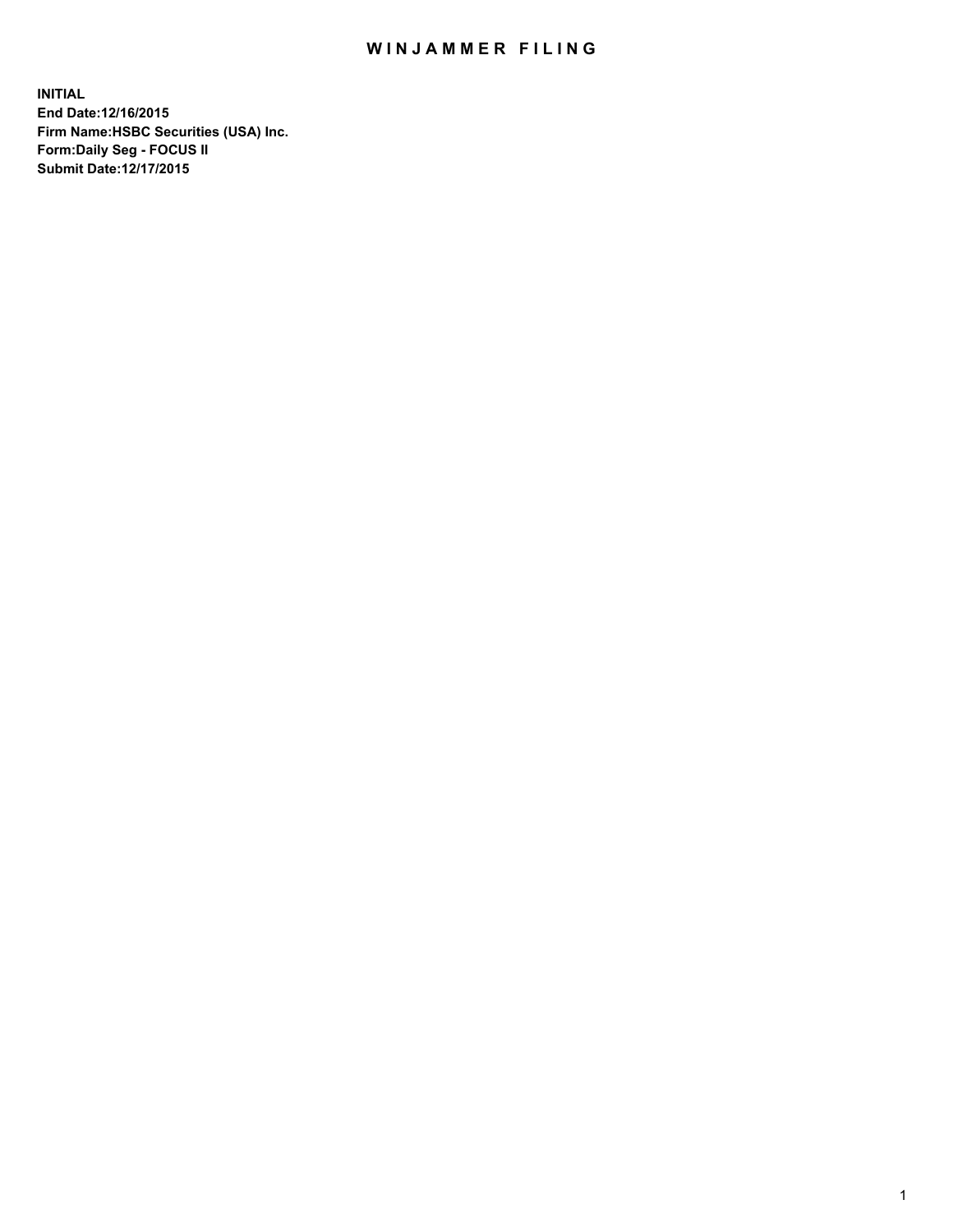#### **INITIAL End Date:12/16/2015 Firm Name:HSBC Securities (USA) Inc. Form:Daily Seg - FOCUS II Submit Date:12/17/2015 Daily Segregation - Cover Page**

| Name of Company<br><b>Contact Name</b><br><b>Contact Phone Number</b><br><b>Contact Email Address</b>                                                                                                                                                                                                                          | <b>HSBC Securities (USA) Inc.</b><br>Steven richardson<br>212-525-6445<br>steven.richardson@us.hsbc.com |
|--------------------------------------------------------------------------------------------------------------------------------------------------------------------------------------------------------------------------------------------------------------------------------------------------------------------------------|---------------------------------------------------------------------------------------------------------|
| FCM's Customer Segregated Funds Residual Interest Target (choose one):<br>a. Minimum dollar amount: ; or<br>b. Minimum percentage of customer segregated funds required:%; or<br>c. Dollar amount range between: and; or<br>d. Percentage range of customer segregated funds required between: % and %.                        | 110,000,000<br><u>0</u><br>0 <sub>0</sub><br>0 <sub>0</sub>                                             |
| FCM's Customer Secured Amount Funds Residual Interest Target (choose one):<br>a. Minimum dollar amount: ; or<br>b. Minimum percentage of customer secured funds required:%; or<br>c. Dollar amount range between: and; or<br>d. Percentage range of customer secured funds required between:% and%.                            | 10,000,000<br><u>0</u><br>0 <sub>0</sub><br>0 <sub>0</sub>                                              |
| FCM's Cleared Swaps Customer Collateral Residual Interest Target (choose one):<br>a. Minimum dollar amount: ; or<br>b. Minimum percentage of cleared swaps customer collateral required:% ; or<br>c. Dollar amount range between: and; or<br>d. Percentage range of cleared swaps customer collateral required between:% and%. | 90,000,000<br>0 <sub>0</sub><br>00                                                                      |

Attach supporting documents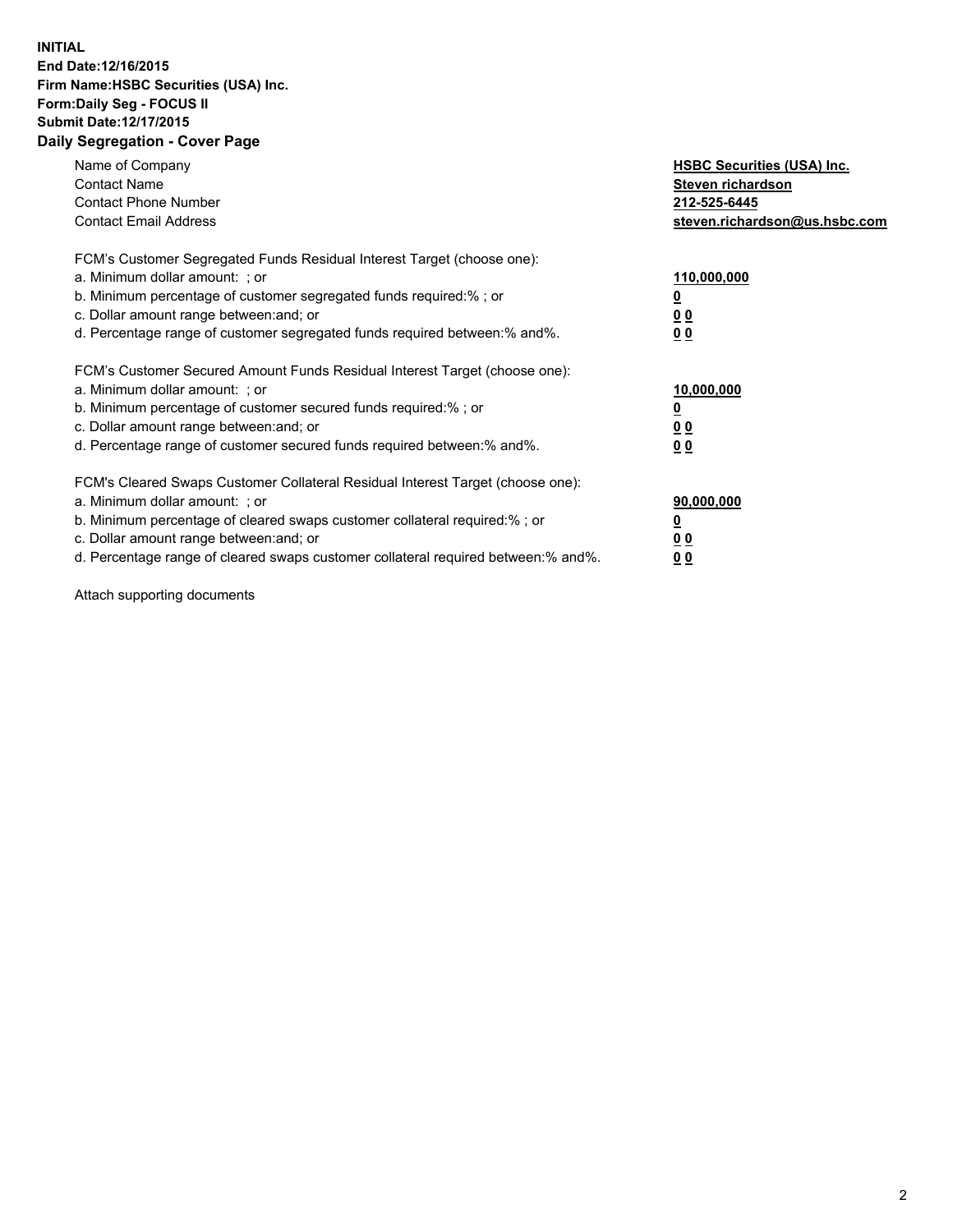**INITIAL End Date:12/16/2015 Firm Name:HSBC Securities (USA) Inc. Form:Daily Seg - FOCUS II Submit Date:12/17/2015 Daily Segregation - Secured Amounts**

# Foreign Futures and Foreign Options Secured Amounts Amount required to be set aside pursuant to law, rule or regulation of a foreign

government or a rule of a self-regulatory organization authorized thereunder

### 1. Net ledger balance - Foreign Futures and Foreign Option Trading - All Customers A. Cash **17,548,668** [7315]

- B. Securities (at market) **140,138,966** [7317]
- 2. Net unrealized profit (loss) in open futures contracts traded on a foreign board of trade **4,524,765** [7325]
- 3. Exchange traded options
	- a. Market value of open option contracts purchased on a foreign board of trade **0** [7335]
	- b. Market value of open contracts granted (sold) on a foreign board of trade **0** [7337]
- 4. Net equity (deficit) (add lines 1. 2. and 3.) **162,212,399** [7345]
- 5. Account liquidating to a deficit and account with a debit balances gross amount **19,643,841** [7351] Less: amount offset by customer owned securities **-19,643,641** [7352] **200** [7354]
- 6. Amount required to be set aside as the secured amount Net Liquidating Equity Method (add lines 4 and 5)
- 7. Greater of amount required to be set aside pursuant to foreign jurisdiction (above) or line 6.

### FUNDS DEPOSITED IN SEPARATE REGULATION 30.7 ACCOUNTS

- 1. Cash in banks
	- A. Banks located in the United States **5,843,925** [7500]
	- B. Other banks qualified under Regulation 30.7 **0** [7520] **5,843,925** [7530]
- 2. Securities
	- A. In safekeeping with banks located in the United States **98,464,812** [7540]
	- B. In safekeeping with other banks qualified under Regulation 30.7 **0** [7560] **98,464,812** [7570]
- 3. Equities with registered futures commission merchants
	- A. Cash **0** [7580]
	- B. Securities **0** [7590]
	- C. Unrealized gain (loss) on open futures contracts **0** [7600]
	- D. Value of long option contracts **0** [7610]
	- E. Value of short option contracts **0** [7615] **0** [7620]
- 4. Amounts held by clearing organizations of foreign boards of trade
	- A. Cash **0** [7640]
	- B. Securities **0** [7650]
	- C. Amount due to (from) clearing organization daily variation **0** [7660]
	- D. Value of long option contracts **0** [7670]
	- E. Value of short option contracts **0** [7675] **0** [7680]
- 5. Amounts held by members of foreign boards of trade
	-
	-
	- C. Unrealized gain (loss) on open futures contracts **4,524,765** [7720]
	- D. Value of long option contracts **0** [7730]
	- E. Value of short option contracts **0** [7735] **122,113,256** [7740]
- 6. Amounts with other depositories designated by a foreign board of trade **0** [7760]
- 7. Segregated funds on hand **0** [7765]
- 8. Total funds in separate section 30.7 accounts **226,421,993** [7770]
- 9. Excess (deficiency) Set Aside for Secured Amount (subtract line 7 Secured Statement Page 1 from Line 8)
- 10. Management Target Amount for Excess funds in separate section 30.7 accounts **10,000,000** [7780]
- 11. Excess (deficiency) funds in separate 30.7 accounts over (under) Management Target **54,209,393** [7785]

**162,212,599** [7355]

**162,212,600** [7360]

 A. Cash **75,914,337** [7700] B. Securities **41,674,154** [7710] **64,209,393** [7380]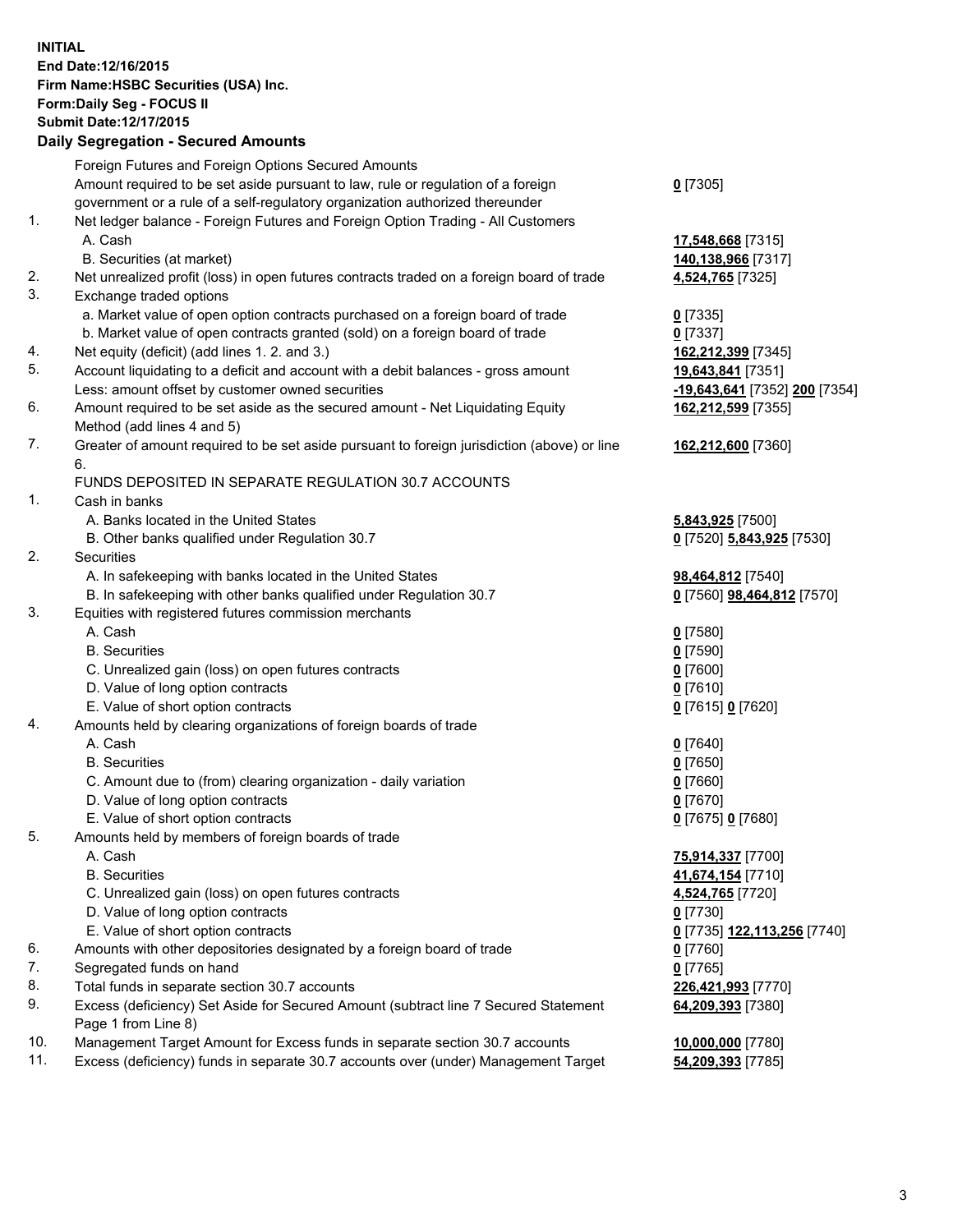**INITIAL End Date:12/16/2015 Firm Name:HSBC Securities (USA) Inc. Form:Daily Seg - FOCUS II Submit Date:12/17/2015 Daily Segregation - Segregation Statement** SEGREGATION REQUIREMENTS(Section 4d(2) of the CEAct) 1. Net ledger balance A. Cash **272,048,859** [7010] B. Securities (at market) **1,112,944,832** [7020] 2. Net unrealized profit (loss) in open futures contracts traded on a contract market **71,441,006** [7030] 3. Exchange traded options A. Add market value of open option contracts purchased on a contract market **149,657,756** [7032] B. Deduct market value of open option contracts granted (sold) on a contract market **-87,884,510** [7033] 4. Net equity (deficit) (add lines 1, 2 and 3) **1,518,207,943** [7040] 5. Accounts liquidating to a deficit and accounts with debit balances - gross amount **26,718,270** [7045] Less: amount offset by customer securities **-26,718,159** [7047] **111** [7050] 6. Amount required to be segregated (add lines 4 and 5) **1,518,208,054** [7060] FUNDS IN SEGREGATED ACCOUNTS 7. Deposited in segregated funds bank accounts A. Cash **158,046,716** [7070] B. Securities representing investments of customers' funds (at market) **0** [7080] C. Securities held for particular customers or option customers in lieu of cash (at market) **181,915,450** [7090] 8. Margins on deposit with derivatives clearing organizations of contract markets A. Cash **28,131,162** [7100] B. Securities representing investments of customers' funds (at market) **149,249,025** [7110] C. Securities held for particular customers or option customers in lieu of cash (at market) **931,029,382** [7120] 9. Net settlement from (to) derivatives clearing organizations of contract markets **44,127,660** [7130] 10. Exchange traded options A. Value of open long option contracts **149,657,756** [7132] B. Value of open short option contracts **-87,884,510** [7133] 11. Net equities with other FCMs A. Net liquidating equity **88,663,725** [7140] B. Securities representing investments of customers' funds (at market) **0** [7160] C. Securities held for particular customers or option customers in lieu of cash (at market) **0** [7170] 12. Segregated funds on hand **0** [7150] 13. Total amount in segregation (add lines 7 through 12) **1,642,936,366** [7180] 14. Excess (deficiency) funds in segregation (subtract line 6 from line 13) **124,728,312** [7190] 15. Management Target Amount for Excess funds in segregation **110,000,000** [7194]

16. Excess (deficiency) funds in segregation over (under) Management Target Amount Excess

**14,728,312** [7198]